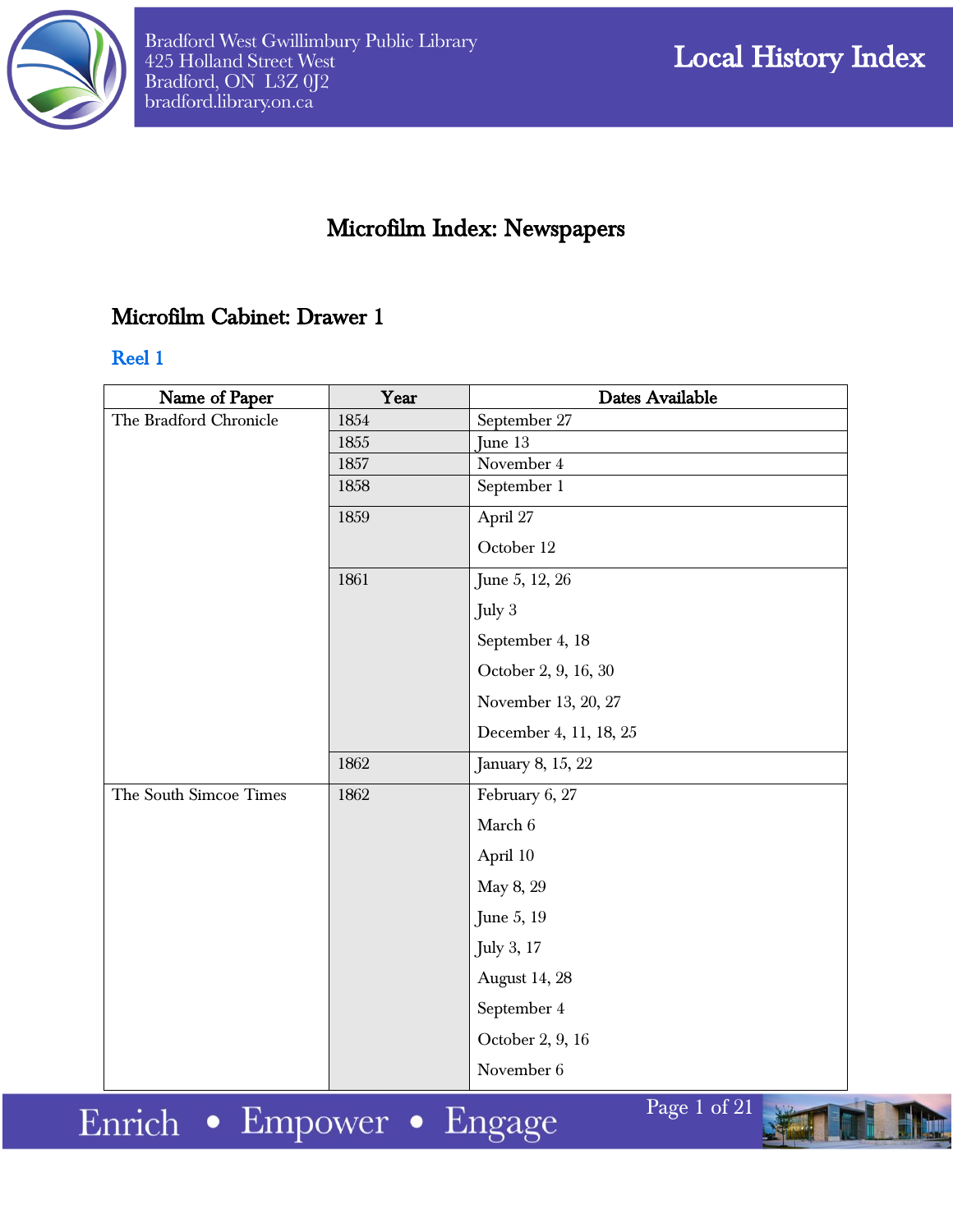

|                       | 1863 | February 26         |
|-----------------------|------|---------------------|
|                       |      | June 25             |
|                       | 1864 | March 3             |
|                       | 1865 | February 2          |
| The South Simcoe News | 1866 | March 15, 22, 31    |
|                       |      | June 7, 14          |
|                       |      | July 12 - October 4 |
|                       |      | October 11, 18, 25  |
|                       |      | November $1, 8, 15$ |
|                       |      | December 6          |
|                       | 1867 | April 11, 18, 25    |
|                       |      | May 2, 9, 16, 23    |
|                       |      | June 6, 13, 20, 27  |

| Name of Paper         | Year | Dates Available                               |
|-----------------------|------|-----------------------------------------------|
| The South Simcoe News | 1867 | July 4 - August 1                             |
|                       |      | August 8 (Pages 1 & 2 missing)                |
|                       |      | August 15 - December 26                       |
|                       | 1868 | January 9, 16, 23, 30                         |
|                       |      | February 6 (2 pages missing)                  |
|                       |      | February 13 - May 21                          |
|                       |      | June 18, 25                                   |
|                       |      | <b>July 16, 23</b>                            |
|                       |      | August 6, 13, 20, 27                          |
|                       |      | September 3, 17, 21                           |
|                       |      | October 8                                     |
|                       |      | October 15 - December 31                      |
|                       | 1869 | January 14                                    |
|                       |      | December 23 (Pages $3 & 4$ in poor condition) |
|                       | 1870 | January 6, 13, 20, 27 (Only 1 page)           |

Enrich • Empower • Engage

Page 2 of 21

Ein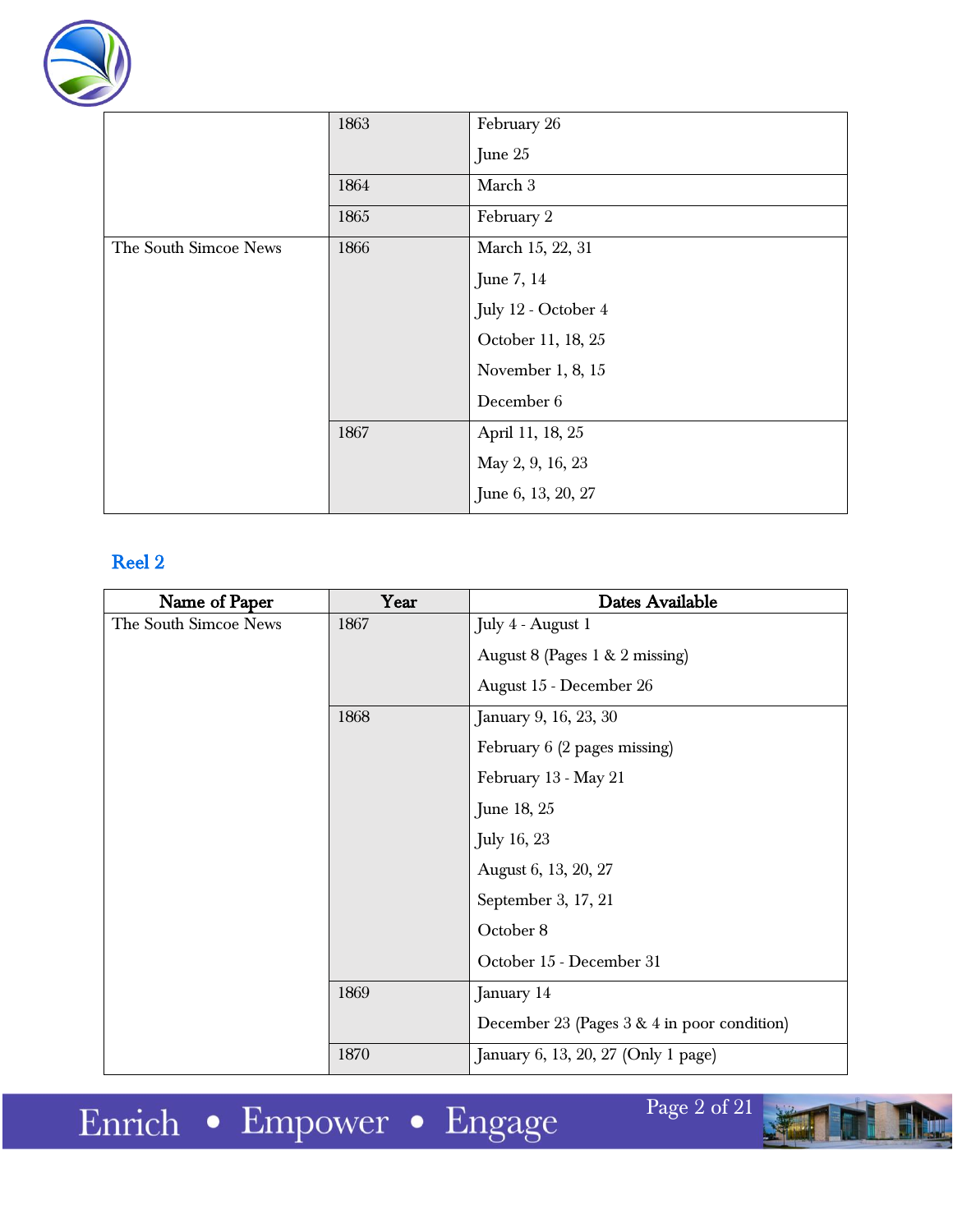

|                      |      | February 3 - June 23                |
|----------------------|------|-------------------------------------|
|                      |      | July 21                             |
|                      | 1871 | January $5\,$                       |
|                      |      | February 9, 16                      |
|                      |      | March 16, 23, 30                    |
|                      |      | April 6, 13                         |
|                      |      | May 4, 11, 18                       |
|                      |      | June 15                             |
|                      |      |                                     |
|                      | 1877 | June 14                             |
|                      |      |                                     |
|                      | 1891 | August 13, 20                       |
|                      |      |                                     |
|                      |      |                                     |
| The Herald           | 1878 | September 5                         |
|                      |      | September 26 - November 7           |
|                      |      | November 21                         |
| The York Herald      | 1870 | February 6 (Only 1 page)            |
| The Bradford Witness | 1880 | May 20                              |
|                      | 1882 | November 16                         |
|                      | 1885 | December 25 (Christmas Special), 31 |
|                      | 1886 | November 25 (Pages 3 & 4 missing)   |
|                      |      |                                     |
|                      | 1887 | August 4                            |
|                      |      | December 22, 29                     |
|                      |      |                                     |
|                      | 1888 | January 5, 12, 19, 26               |
|                      |      | February 2, 16, 23                  |
|                      |      | March $2\,$                         |

١W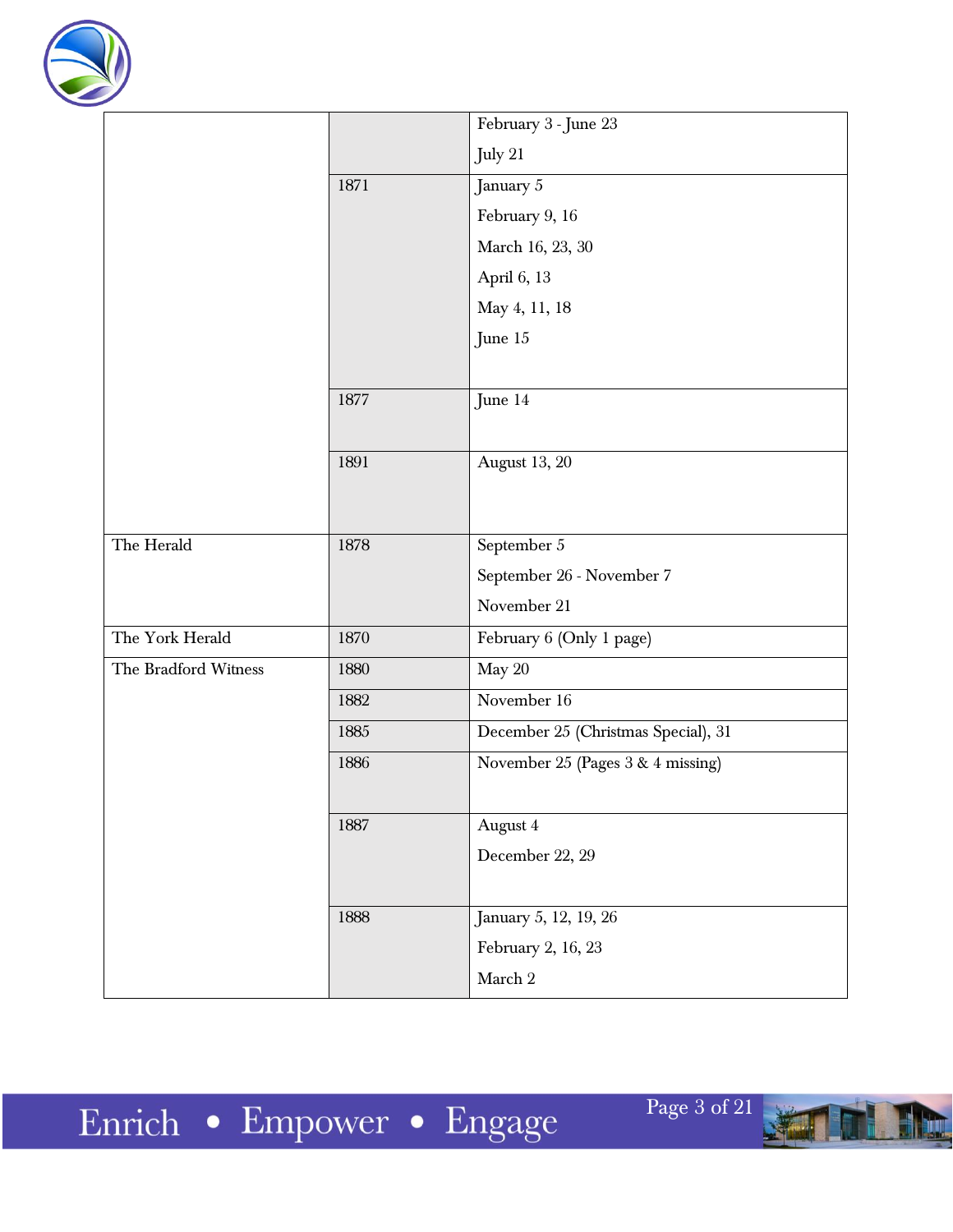

| Name of Paper        | Year | Dates Available                                 |
|----------------------|------|-------------------------------------------------|
| The Bradford Witness | 1888 | March 8, 15, 22, 23                             |
|                      |      | April 5, 12, 19                                 |
|                      |      | May 10 (Pages 7 & 8 missing), 17, 24, 31        |
|                      |      | June 7 (Pages 3-6 missing), 28                  |
|                      |      | July 5, 19 (Pages 3-6 missing)                  |
|                      |      | August 9 (Pages 3-6 missing), 30 (Page 1 faded) |
|                      |      | September 6 - October 25                        |
|                      |      | November 1 (Pages 3-6 missing), 8, 22           |
|                      |      | November 29 - December 27                       |
|                      | 1889 | January 3, 17, 24, 31                           |
|                      |      | February 14, 21, 28                             |
|                      |      | March 7, 14, 21                                 |
|                      |      | April 4, 18                                     |
|                      |      | August 1, 8, 22                                 |
|                      |      | September 12                                    |
|                      |      | September 19 - October 24                       |
|                      |      | November 14                                     |
|                      |      | December 26                                     |
|                      | 1890 | January 2 - February 27                         |
|                      |      | March 20                                        |
|                      |      | March 27 - June 26                              |

| Name of Paper        | Year | Dates Available          |
|----------------------|------|--------------------------|
| The Bradford Witness | 1890 | <b>August 14, 28</b>     |
|                      |      | September 4, 11          |
|                      |      | October 2, 9, 16, 23, 30 |
|                      |      | November 6, 20           |
|                      | 1891 | January 8 - March 12     |

Page 4 of 21

Him

Enrich • Empower • Engage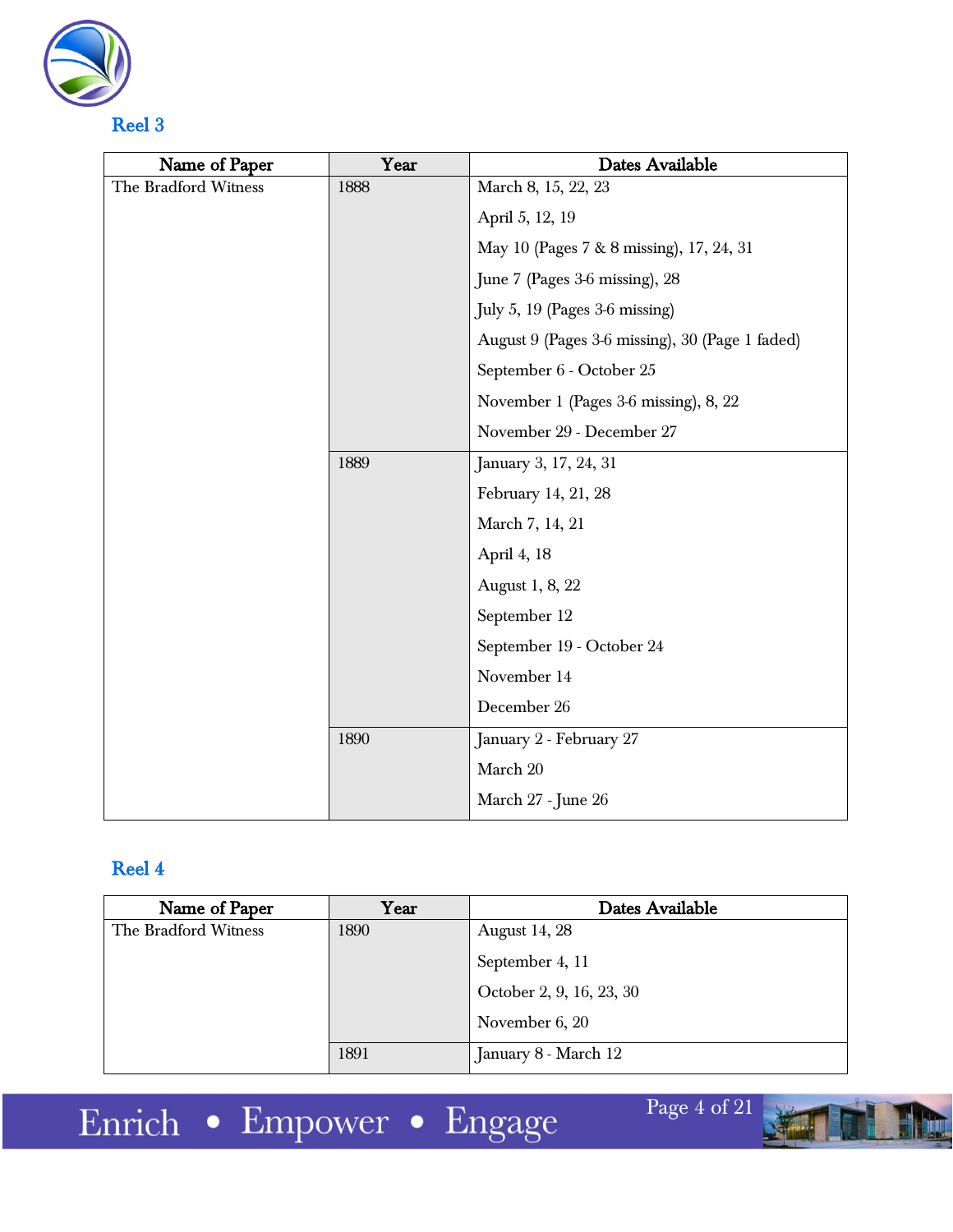

|                                             |      | March 26 - September 17 |
|---------------------------------------------|------|-------------------------|
|                                             | 1891 | October 1 - November 26 |
|                                             |      | December 17, 31         |
|                                             | 1892 | January 7 - March 17    |
| The Witness and South<br><b>Simcoe News</b> | 1892 | April $14$ – June 30    |

| Name of Paper         | Year | Dates Available           |
|-----------------------|------|---------------------------|
| The Witness and South | 1892 | July $14$ – August 11     |
| Simcoe News           |      | August 25                 |
|                       |      | September 1 - December 29 |
|                       | 1893 | February 2 – August 11    |
|                       |      | August 25 - December 28   |
|                       | 1894 | January 4 – August 17     |
|                       |      | August 31 - December 27   |
|                       | 1895 | January $3 -$ August 29   |

## Reel 6

| Name of Paper         | Year | Dates Available           |
|-----------------------|------|---------------------------|
| The Witness and South | 1895 | September 5 – October 31  |
| <b>Simcoe News</b>    |      | November 14 - December 26 |
|                       | 1896 | January 9 - September 24  |
|                       |      | October 8, 15, 22, 29     |
|                       |      | November 12 – December 31 |
|                       | 1897 | January $7, 14$           |

## Reel 7

| Name of Paper                               | ${\rm v_{\rm ear}}$ | Dates Available          |
|---------------------------------------------|---------------------|--------------------------|
| The Witness and South<br><b>Simcoe News</b> | 1897                | February 4 – December 30 |

Enrich • Empower • Engage

Page 5 of 21

Him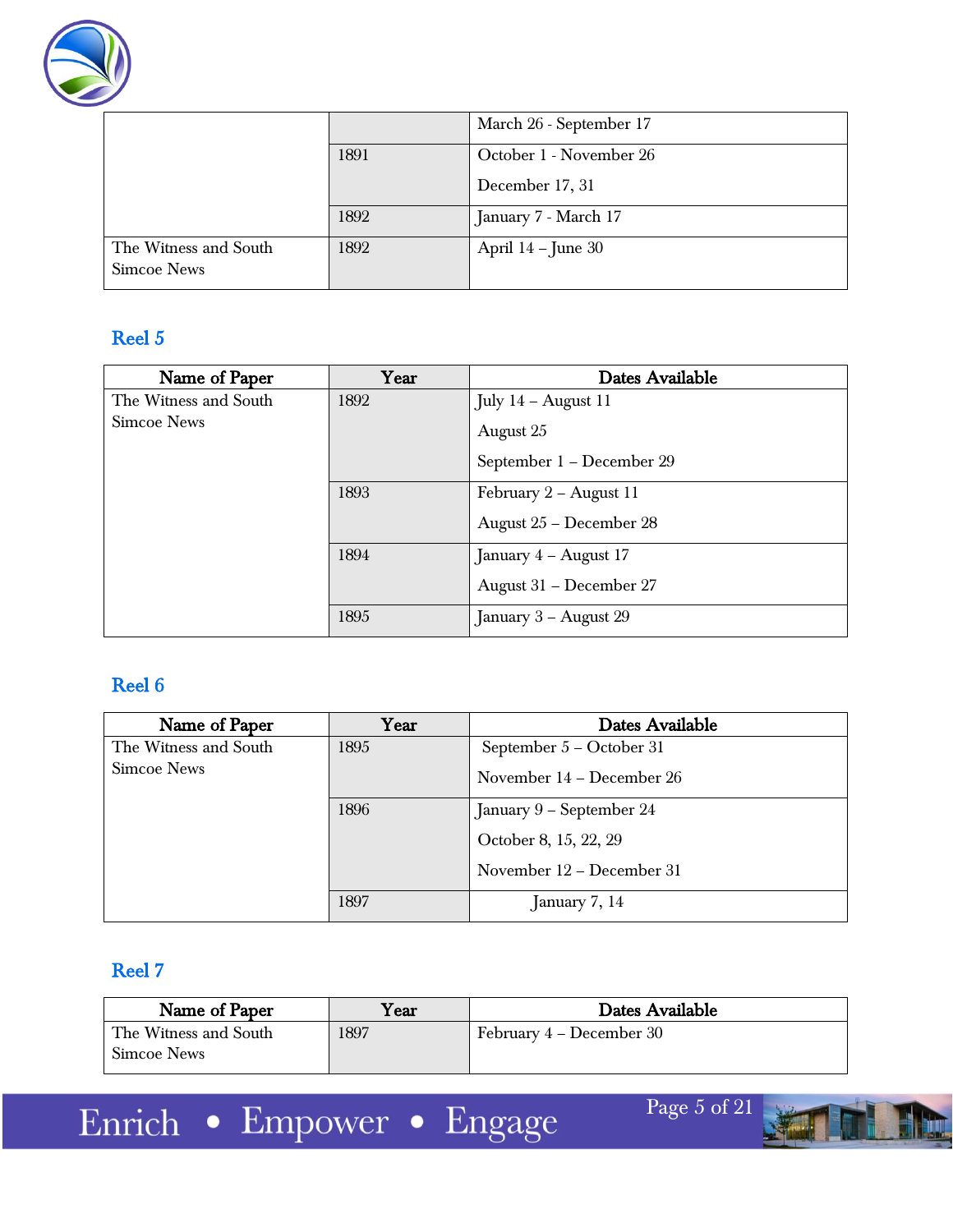

| 1898 | January 6, 13 (Pages missing), 20, |
|------|------------------------------------|
|      | 27 (Pages missing)                 |
|      | February 2                         |
| 1899 | January 12                         |
|      | February 2                         |
|      | February 9 - July 6                |

| Name of Paper         | Year | Dates Available           |
|-----------------------|------|---------------------------|
| The Witness and South | 1899 | July $27 - December 31$   |
| <b>Simcoe News</b>    |      |                           |
|                       | 1900 | January $4 -$ August 9    |
|                       |      | <b>August 23, 30</b>      |
|                       |      | September $6$ – January 3 |
|                       | 1901 | January 3                 |

## Reel 9

| Name of Paper                        | Year | Dates Available                                 |
|--------------------------------------|------|-------------------------------------------------|
| The Witness and South<br>Simcoe News | 1901 | January 10 - June 27<br>July $10$ – December 31 |
|                                      | 1902 | January - April 10                              |

## Reel 10

| Name of Paper            | Year | Dates Available         |
|--------------------------|------|-------------------------|
| The Bradford Witness and | 1902 | April 10 – August 7     |
| <b>South Simcoe News</b> |      | August 21 – December 25 |
|                          | 1903 | January 1 - July 2      |
|                          |      | July $16$ – August 27   |

Page 6 of 21

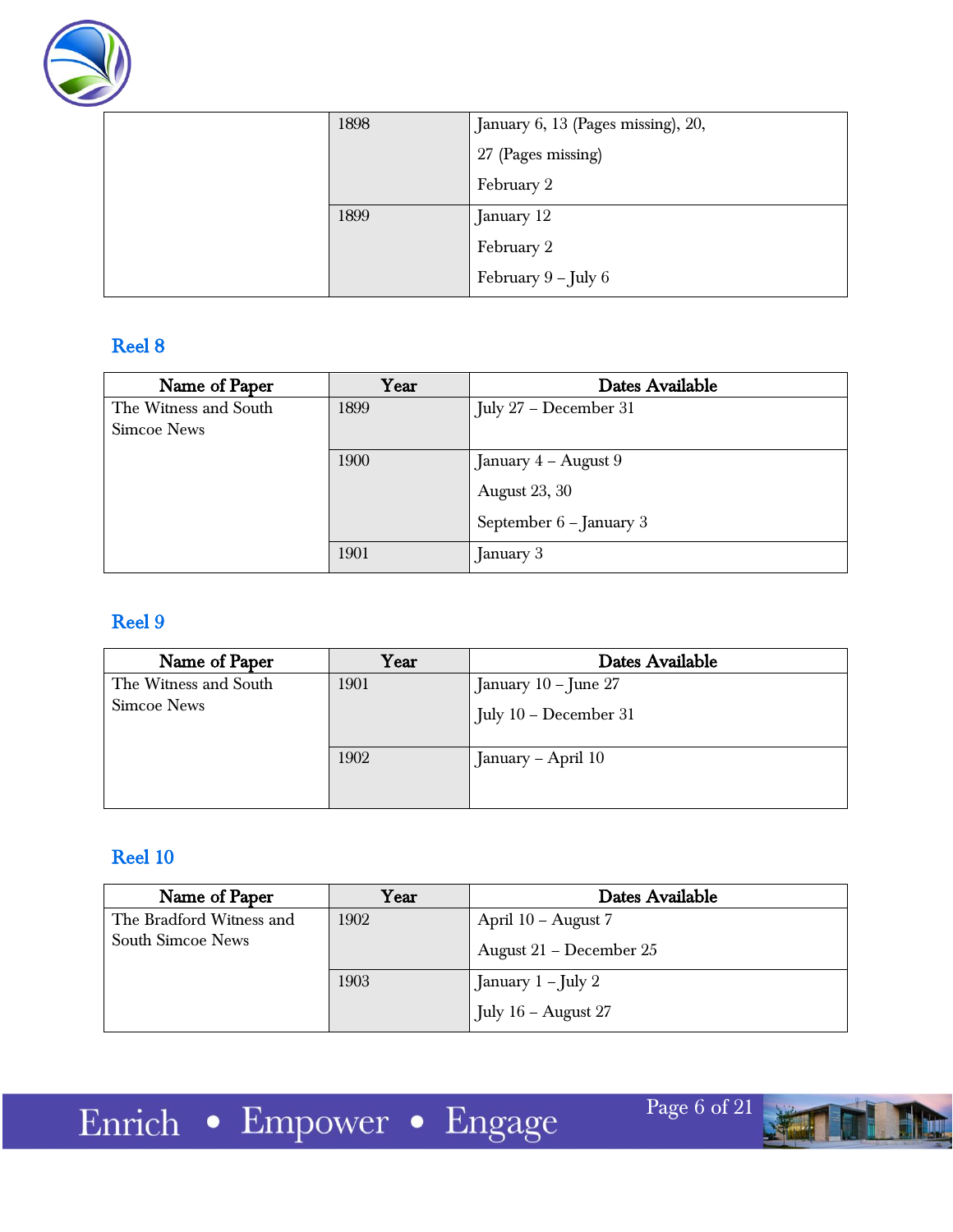

| Name of Paper            | Year | Dates Available            |
|--------------------------|------|----------------------------|
| The Bradford Witness and | 1902 | April 10 - August 7        |
| South Simcoe News        |      | August 21 – December 25    |
|                          | 1903 | September 3 – December 31  |
|                          | 1904 | January 7 – September 8    |
|                          |      | September 22 – December 22 |

## Reel 12

| Name of Paper            | Year | Dates Available          |
|--------------------------|------|--------------------------|
| The Bradford Witness and | 1904 | December 29              |
| <b>South Simcoe News</b> | 1905 | January 5 – September 21 |
|                          |      | October 5 – December 28  |
|                          | 1906 | January 4 – March 29     |

## Reel 13

| Name of Paper            | Year | Dates Available                           |
|--------------------------|------|-------------------------------------------|
| The Bradford Witness and | 1906 | April $5 -$ May 24                        |
| <b>South Simcoe News</b> |      | May 31 (Special Bradford History Edition) |
|                          |      | June 7 – December 27                      |
|                          | 1907 | January 3 – June 13                       |
|                          |      | June 27 - August 1                        |
|                          |      | August 15 - September 5                   |

## Reel 14

| Name of Paper            | Year | Dates Available            |
|--------------------------|------|----------------------------|
| The Bradford Witness and | 1907 | September 12 – December 26 |
| <b>South Simcoe News</b> | 1908 | January $2$ – July 23      |
|                          |      | August 6 – December 31     |
|                          | 1909 | January 1 – February 25    |

Enrich • Empower • Engage

Page 7 of 21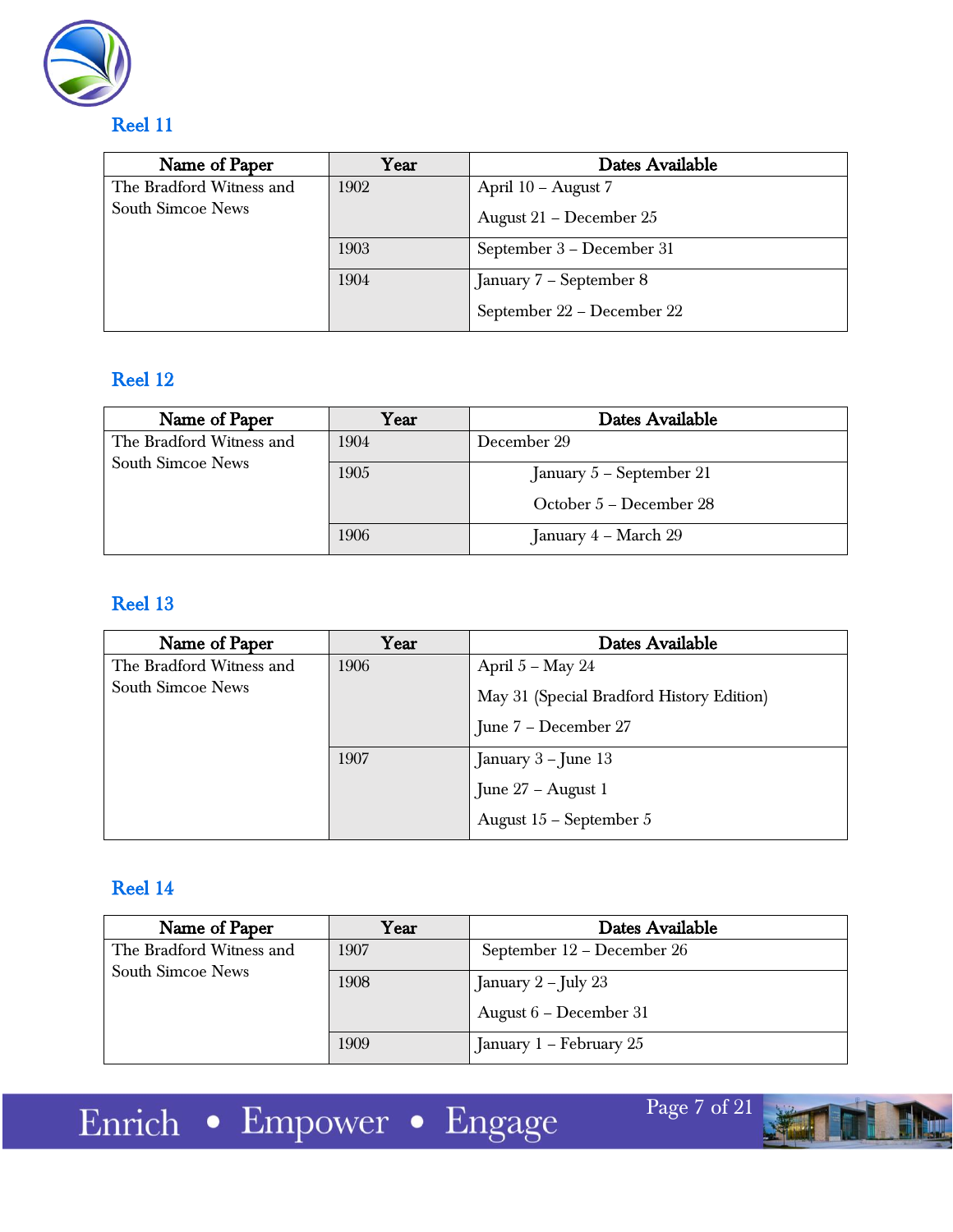

| Name of Paper            | Year | Dates Available                           |
|--------------------------|------|-------------------------------------------|
| The Bradford Witness and | 1909 | March 4 – December 31                     |
| South Simcoe News        |      | (Excluding August 5 as nothing published) |
|                          | 1910 | January 6, 13                             |
|                          |      | April 7, 14, 21, 28                       |
|                          |      | May 5, 26                                 |
|                          | 1915 | December 29                               |

## Reel 71

| Name of Paper            | Year | Dates Available    |
|--------------------------|------|--------------------|
| The Bradford Witness and | 1932 | January - December |
| <b>South Simcoe News</b> | 1933 | January - December |
|                          | 1934 | May $16$           |

## Reel 72

| Name of Paper            | $\operatorname{Year}$ | Dates Available                        |
|--------------------------|-----------------------|----------------------------------------|
| The Bradford Witness and | 1935                  | January - December                     |
| <b>South Simcoe News</b> | 1937                  | January – December (August 18 missing) |
|                          | 1938                  | January - June                         |

## Reel 72A

| Name of Paper            | Year | Dates Available    |
|--------------------------|------|--------------------|
| The Bradford Witness and | 1936 | January - December |
| <b>South Simcoe News</b> |      |                    |

## Reel 73

| Name of Paper            | Year | Dates Available    |
|--------------------------|------|--------------------|
| The Bradford Witness and | 1938 | July – December    |
| <b>South Simcoe News</b> | 1939 | January - December |

Enrich • Empower • Engage

Page 8 of 21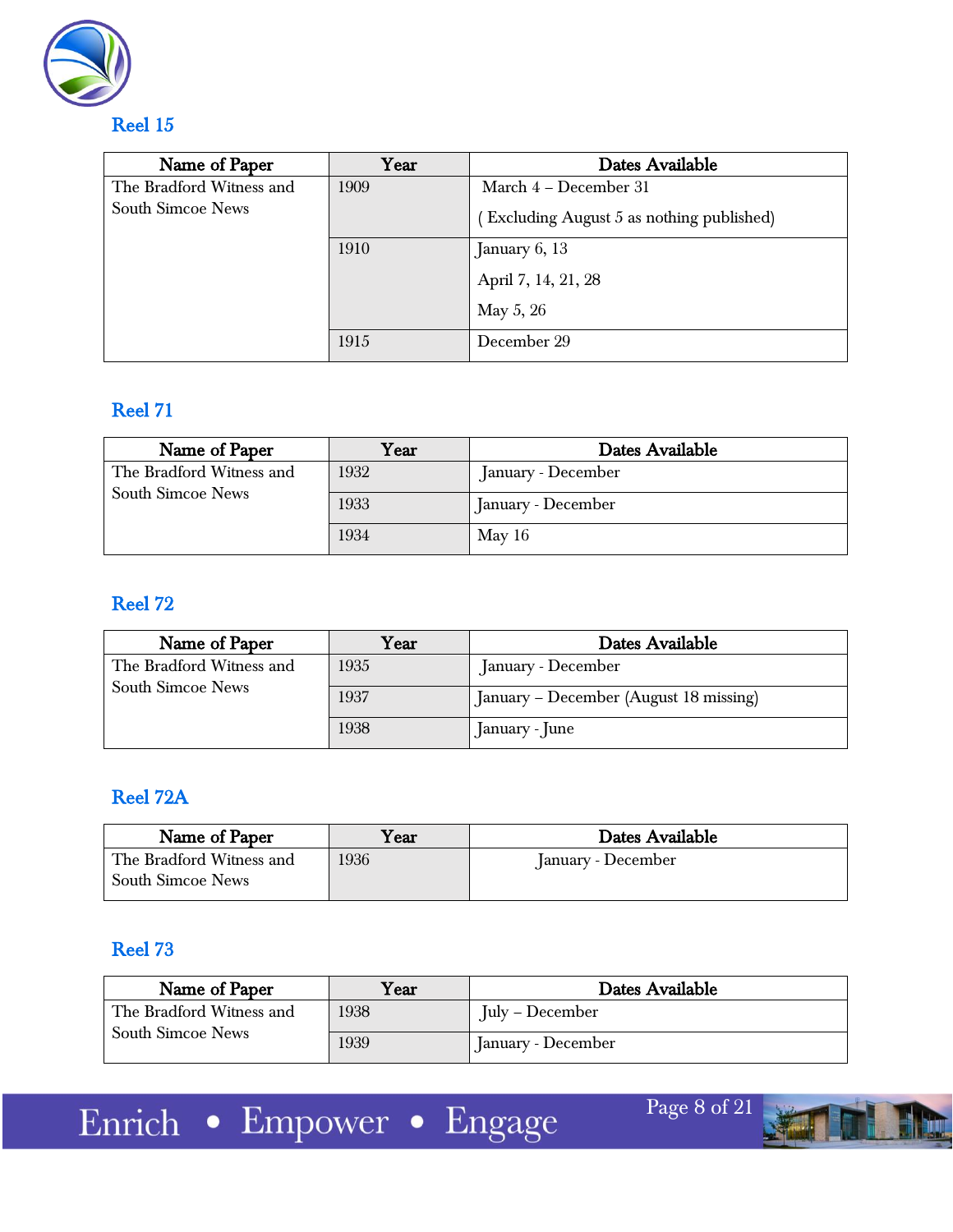

|  | 10T | $\sim$<br>. н.<br><br>. |
|--|-----|-------------------------|
|--|-----|-------------------------|

| Name of Paper                                 | Year | Dates Available    |
|-----------------------------------------------|------|--------------------|
| The Bradford Witness and<br>South Simcoe News | 1941 | January - December |
|                                               | 1942 | January – December |
|                                               | 1943 | January – May      |

### Reel 75

| Name of Paper                                        | $\operatorname{Year}$ | Dates Available    |
|------------------------------------------------------|-----------------------|--------------------|
| The Bradford Witness and<br><b>South Simcoe News</b> | 1943                  | June – December    |
|                                                      | 1944                  | January – December |
|                                                      | 1945                  | January - December |

## Reel 76

| Name of Paper            | Year | Dates Available    |
|--------------------------|------|--------------------|
| The Bradford Witness and | 1946 | January - December |
| <b>South Simcoe News</b> | 1947 | January - December |
|                          | 1948 | January – October  |

## Reel 77

| Name of Paper            | Year | Dates Available                   |
|--------------------------|------|-----------------------------------|
| The Bradford Witness and | 1948 | November - December               |
| South Simcoe News        | 1949 | January - December                |
|                          | 1950 | January – December                |
|                          |      | (August 23 & September 6 missing) |

## Reel 78

| Name of Paper            | ∡ear | Dates Available    |
|--------------------------|------|--------------------|
| The Bradford Witness and | 1951 | January – December |

Enrich • Empower • Engage

Page 9 of 21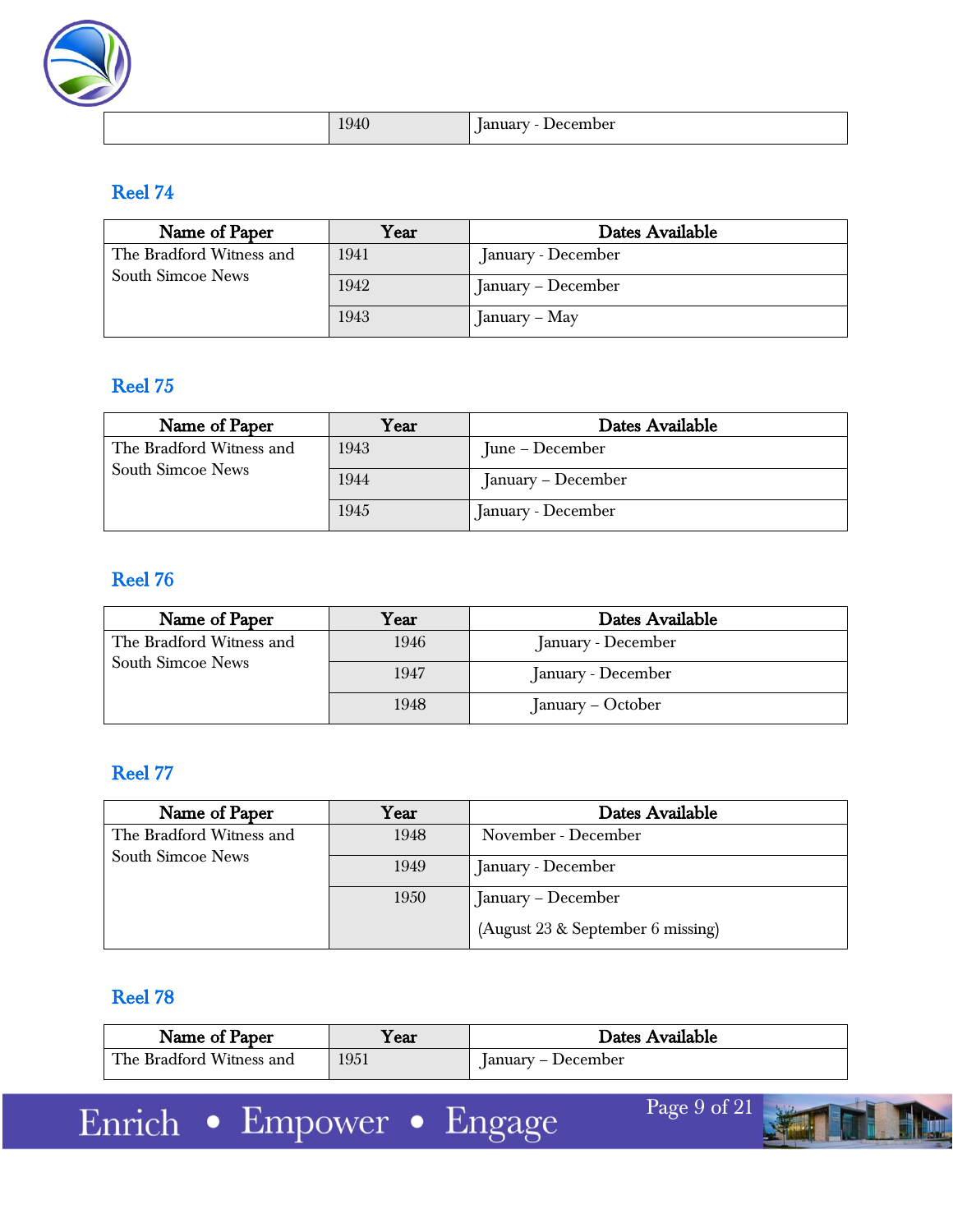

| <b>South Simcoe News</b> | 1952 | January – December  |
|--------------------------|------|---------------------|
|                          | 1953 | January – September |

| Name of Paper            | Year | Dates Available    |
|--------------------------|------|--------------------|
| The Bradford Witness and | 1953 | October – December |
| <b>South Simcoe News</b> | 1954 | January – December |
|                          | 1955 | January – December |

## Reel 80

| Name of Paper            | Year | Dates Available    |
|--------------------------|------|--------------------|
| The Bradford Witness and | 1956 | January – December |
| <b>South Simcoe News</b> | 1957 | January – December |
|                          | 1958 | $J$ anuary – May   |

## Reel 81

| Name of Paper            | $\operatorname{Year}$ | Dates Available                     |
|--------------------------|-----------------------|-------------------------------------|
| The Bradford Witness and | 1958                  | June – December                     |
| <b>South Simcoe News</b> | 1959                  | February 25 - December 30           |
|                          |                       | (Duplicate copies of some editions) |

## Reel 82

| Name of Paper            | Year | Dates Available     |
|--------------------------|------|---------------------|
| The Bradford Witness and | 1960 | August 24           |
| <b>South Simcoe News</b> |      | November 16         |
|                          | 1962 | February – December |
|                          | 1963 | January – December  |
|                          | 1964 | January – December  |

Page 10 of 21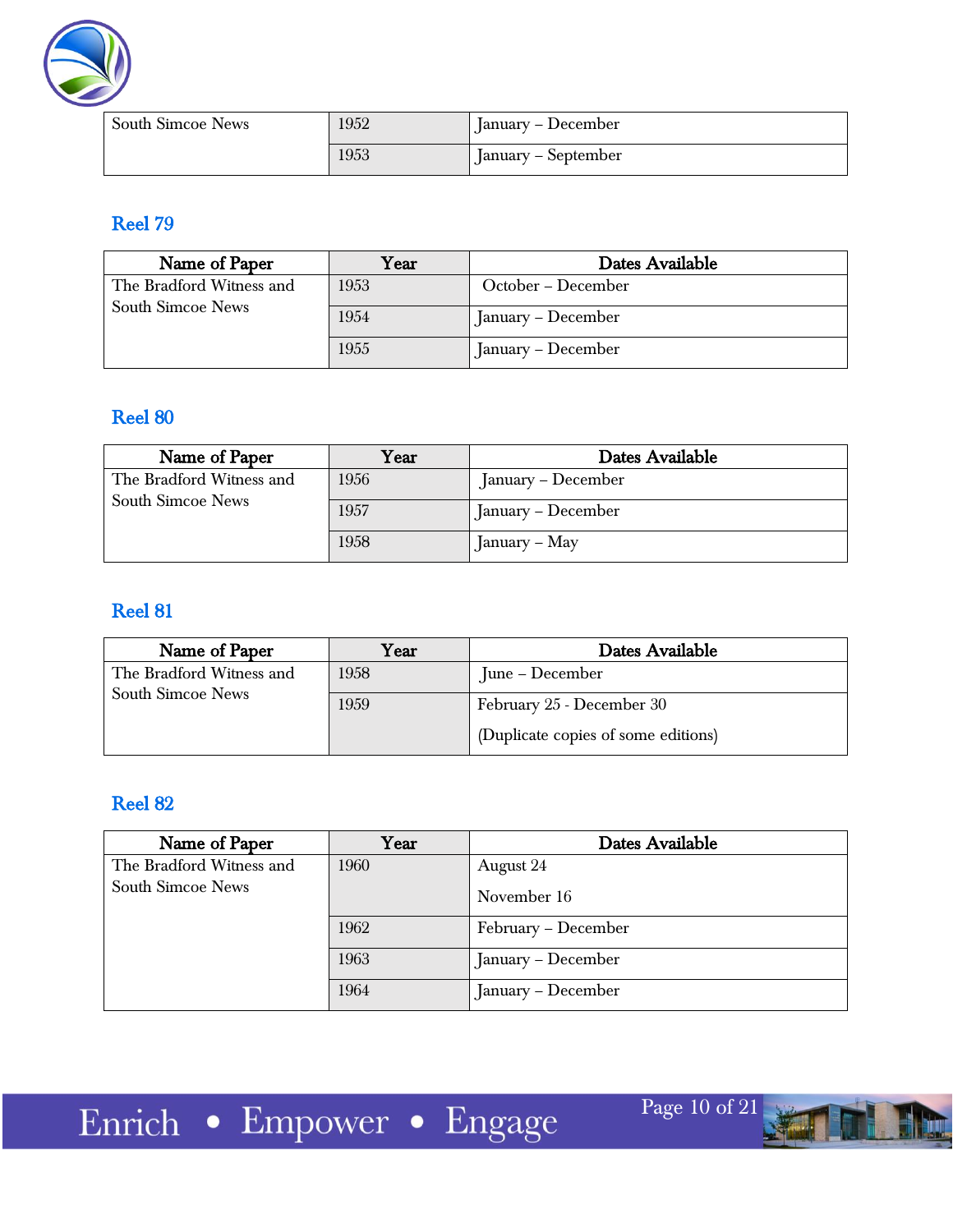

| Name of Paper                                        | Year | Dates Available     |
|------------------------------------------------------|------|---------------------|
| The Bradford Witness and<br><b>South Simcoe News</b> | 1965 | January – December  |
|                                                      | 1966 | January – December  |
|                                                      | 1967 | March 15 - November |

| Name of Paper                                        | Year | Dates Available   |
|------------------------------------------------------|------|-------------------|
| The Bradford Witness and<br><b>South Simcoe News</b> | 1968 | August - December |
|                                                      | 1969 | January - July    |
|                                                      | 1970 | May - December    |
|                                                      | 1971 | January – March   |

## Reel 85

| Name of Paper            | $\rm{Year}$ | Dates Available      |
|--------------------------|-------------|----------------------|
| The Bradford Witness and | 1971        | April - December     |
| <b>South Simcoe News</b> | 1972        | $[$ anuary – $[$ uly |

## Reel 86

| Name of Paper            | $\rm Year$ | Dates Available                       |
|--------------------------|------------|---------------------------------------|
| The Bradford Witness and | 1972       | August – December                     |
| <b>South Simcoe News</b> | 1973       | January – December (April 25 missing) |

### Reel 87

| Name of Paper                                 | ${\rm \textbf{Year}}$ | Dates Available    |
|-----------------------------------------------|-----------------------|--------------------|
| The Bradford Witness and<br>South Simcoe News | 1974                  | January – December |
|                                               | 1975                  | January – December |

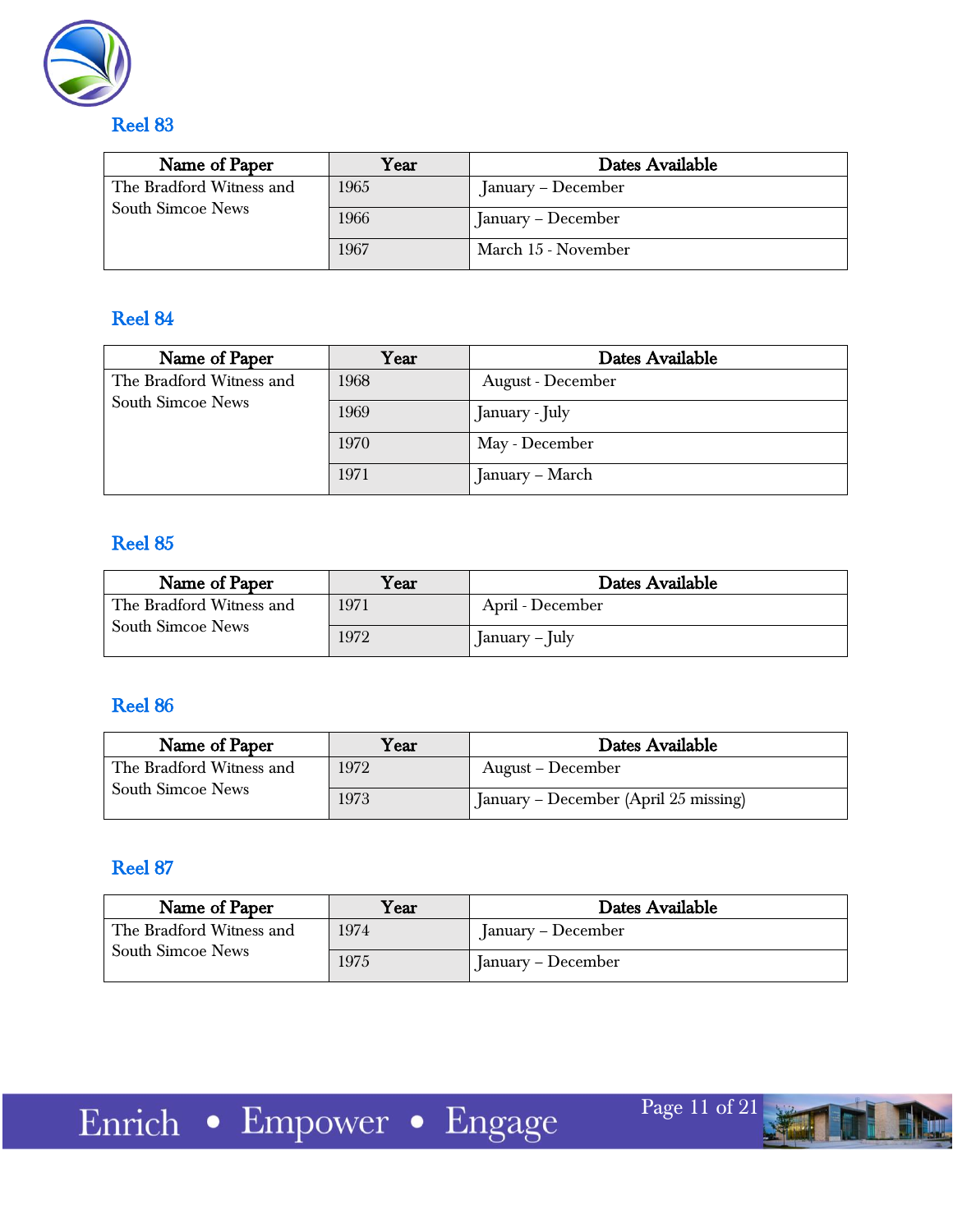

| Name of Paper        | Year | Dates Available    |
|----------------------|------|--------------------|
| The Bradford Witness | 1976 | January – December |
|                      | 1977 | January – November |

| Name of Paper        | $\rm Year$ | Dates Available    |
|----------------------|------------|--------------------|
| The Bradford Witness | 1977       | December           |
|                      | 1978       | January – November |

## Reel 90

| Name of Paper        | $\operatorname{Year}$ | Dates Available    |
|----------------------|-----------------------|--------------------|
| The Bradford Witness | 1978                  | December           |
|                      | 1979                  | January – December |

## Reel 91

| Name of Paper        | Year | Dates Available                                  |
|----------------------|------|--------------------------------------------------|
| The Bradford Witness | 1979 | November 14 – December                           |
|                      |      | (Duplicate editions of Nov. $14 -$ December from |
|                      |      | <b>Reel 90)</b>                                  |
|                      | 1980 | January – December                               |

## Reel 92

| Name of Paper        | í ear | Dates Available    |
|----------------------|-------|--------------------|
| The Bradford Witness | 1981  | January – December |

Page 12 of 21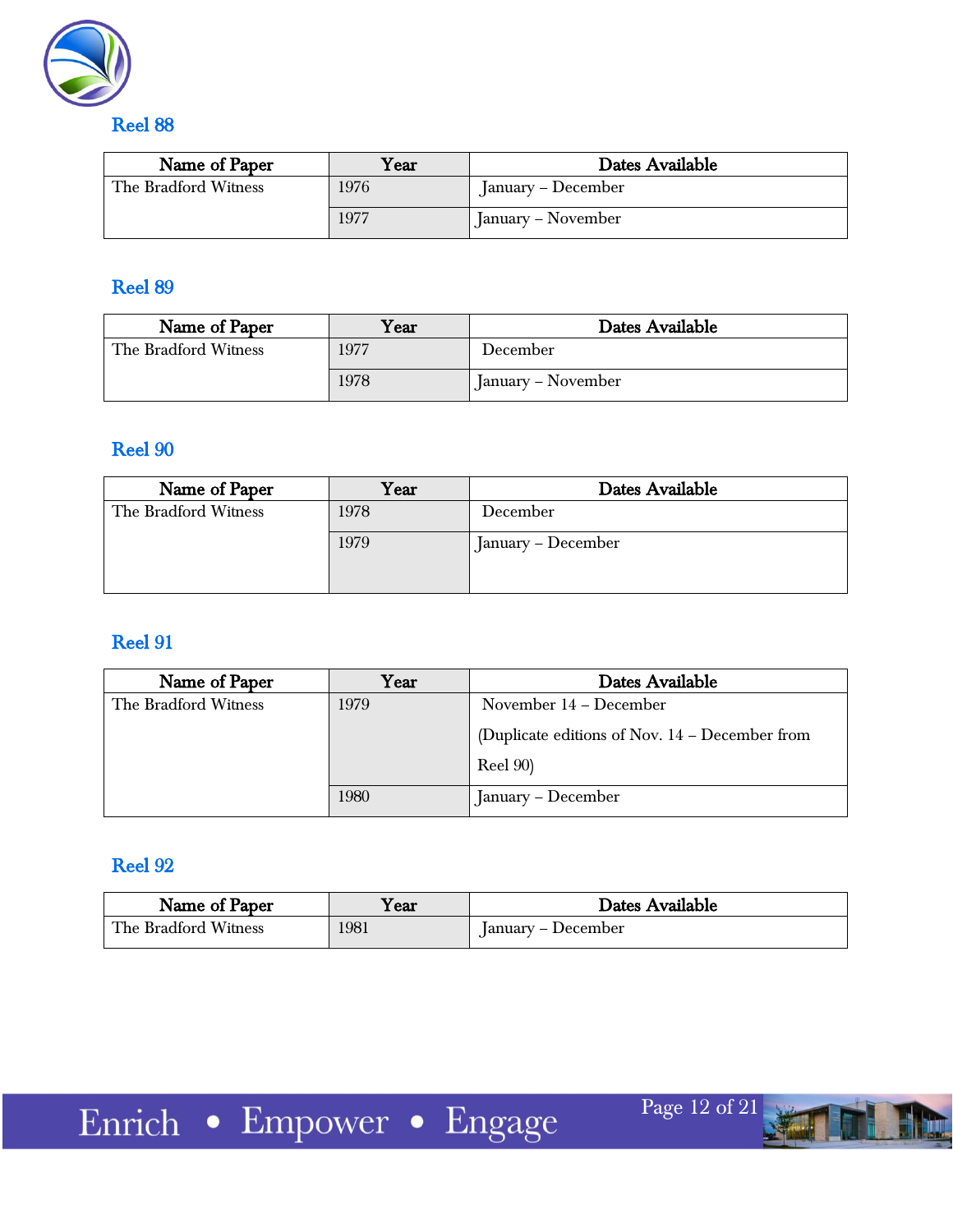

| Name of Paper        | Year | Dates Available    |
|----------------------|------|--------------------|
| The Bradford Witness | 1982 | January – December |
|                      | 1983 | January – November |

| Name of Paper        | Year | Dates Available      |
|----------------------|------|----------------------|
| The Bradford Witness | 1983 | December             |
|                      | 1984 | January – December   |
|                      | 1985 | January - February 6 |

#### Reel 1001

| Name of Paper          | $\gamma_{\rm ear}$ | Dates Available        |
|------------------------|--------------------|------------------------|
| <b>Bradford Weekly</b> | 1986               | May - December         |
|                        | 1987               | January – September 30 |

#### Reel 1002

| Name of Paper          | Year | Dates Available        |
|------------------------|------|------------------------|
| <b>Bradford Weekly</b> | 1987 | October – December 21  |
|                        | 1988 | January $6$ – March 16 |
| The Bradford Gazette   | 1988 | April 19 - December 21 |
|                        | 1989 | January $4$ - May $2$  |

### Reel 1003

| Name of Paper        | Year | Dates Available      |
|----------------------|------|----------------------|
| The Bradford Gazette | 1989 | May 31 - December 27 |
|                      | 1990 | January – August 22  |

Page 13 of 21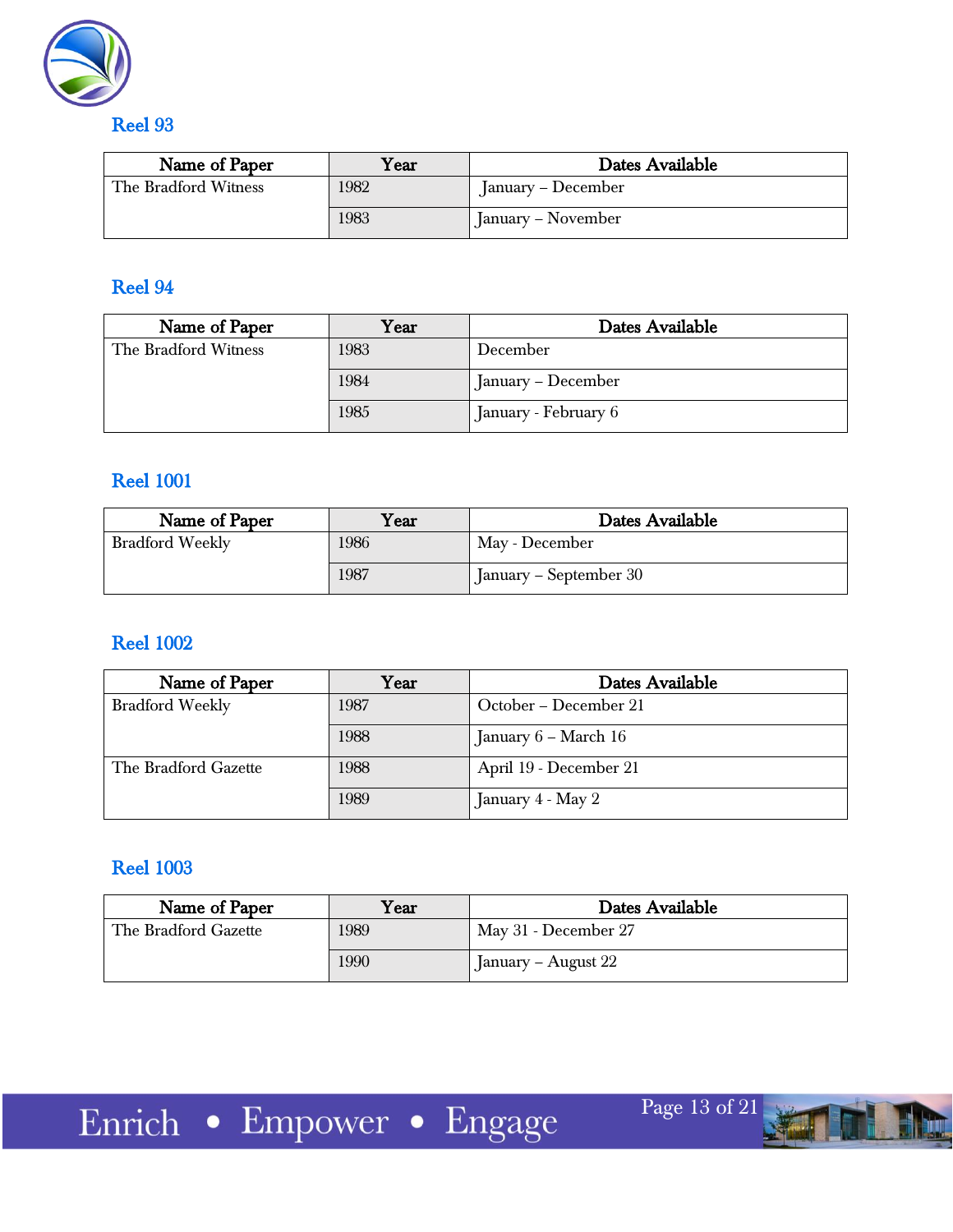

| Name of Paper                             | Year | Dates Available          |
|-------------------------------------------|------|--------------------------|
| The Bradford Gazette                      | 1990 | August 29 – December     |
|                                           | 1991 | January 9 - September 25 |
| <b>Bradford West Gwillimbury</b><br>Today | 1991 | October 23 – December    |
|                                           | 1992 | January – March 11       |

## Reel 1005

| Name of Paper                             | Year | Dates Available          |
|-------------------------------------------|------|--------------------------|
| <b>Bradford West Gwillimbury</b><br>Today | 1992 | March $18 - October 14$  |
| The Bradford West                         | 1991 | October 23 - December 31 |
| <b>Gwillimbury Times</b>                  | 1992 | January – July 29        |

## Reel 1006

| Name of Paper            | Year | Dates Available                  |
|--------------------------|------|----------------------------------|
| The Bradford West        | 1992 | August – December                |
| <b>Gwillimbury Times</b> | 1993 | $\blacksquare$ [anuary – July 28 |

#### Reel 1007

| Name of Paper            | Year | Dates Available     |
|--------------------------|------|---------------------|
| The Bradford West        | 1993 | ' August – December |
| <b>Gwillimbury Times</b> |      |                     |

#### Reel 1008

| Name of Paper             | Year | Dates Available    |
|---------------------------|------|--------------------|
| 1994<br>The Bradford West |      | January – December |
| <b>Gwillimbury Times</b>  | 1995 | January – March 22 |

Page 14 of 21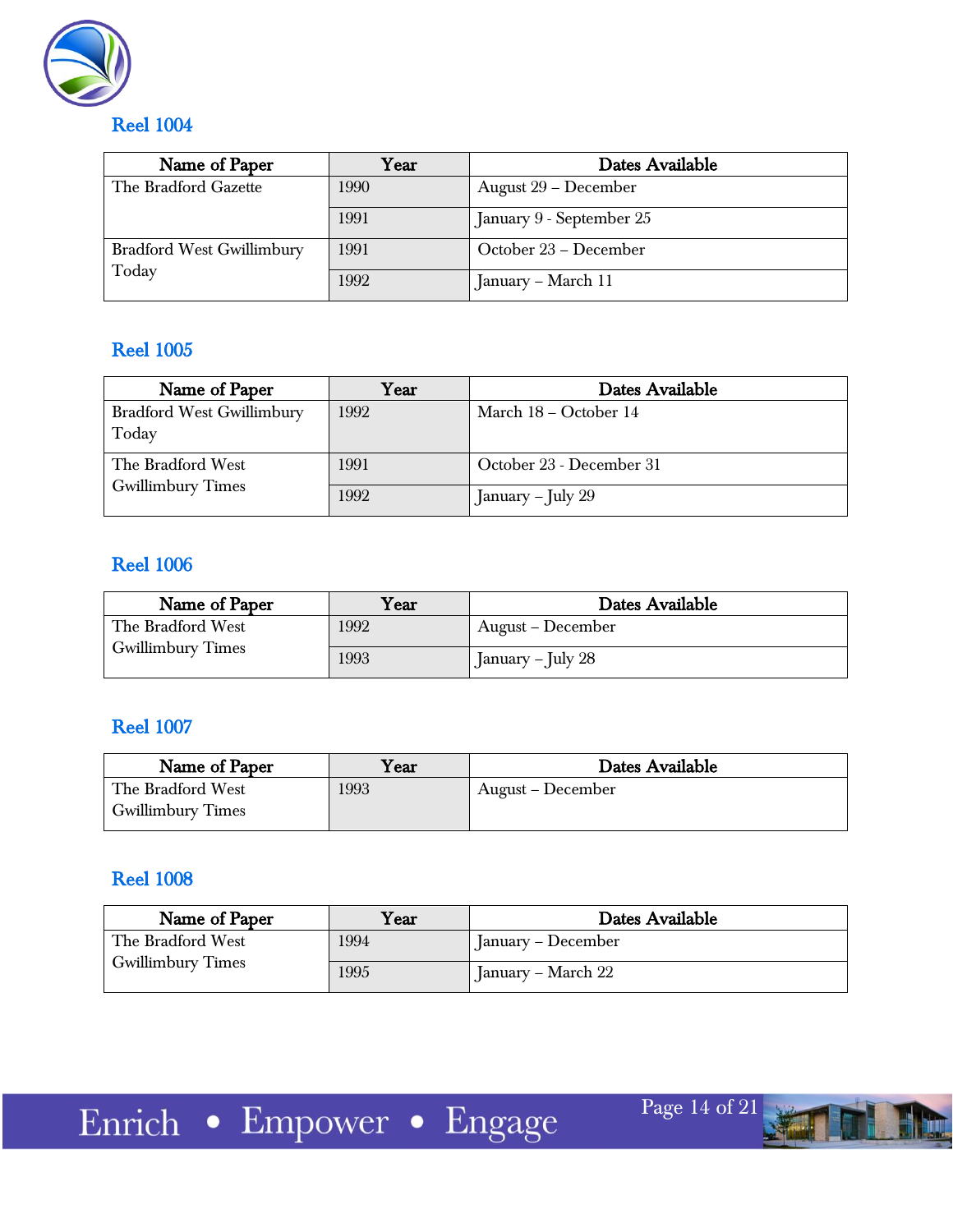

| Name of Paper             | $\rm Year$ | Dates Available     |
|---------------------------|------------|---------------------|
| 1995<br>The Bradford West |            | March 29 – December |
| <b>Gwillimbury Times</b>  | 1996       | January – July      |

| Name of Paper            | Year | Dates Available        |
|--------------------------|------|------------------------|
| The Bradford West        | 1996 | August 7 – December 23 |
| <b>Gwillimbury Times</b> | 1997 | January - December     |
|                          | 1998 | January – March 21     |

#### Reel 1011

| Name of Paper            | Year | Dates Available     |
|--------------------------|------|---------------------|
| The Bradford West        | 1998 | March 28 – December |
| <b>Gwillimbury Times</b> | 1999 | January – October 2 |

#### Reel 1012

| Name of Paper            | Year | Dates Available      |
|--------------------------|------|----------------------|
| The Bradford West        | 1999 | October 9 – December |
| <b>Gwillimbury Times</b> | 2000 | January – December   |

#### Reel 1013

| Name of Paper                                 | $\rm Year$ | Dates Available      |
|-----------------------------------------------|------------|----------------------|
| The Bradford West<br><b>Gwillimbury Times</b> | 2001       | $ $ anuary – $ $ une |

### Reel 1014

| Name of Paper            | Year | Dates Available   |
|--------------------------|------|-------------------|
| The Bradford West        | 2001 | July 7 - December |
| <b>Gwillimbury Times</b> | 2002 | January – July 27 |

Enrich • Empower • Engage

Page 15 of 21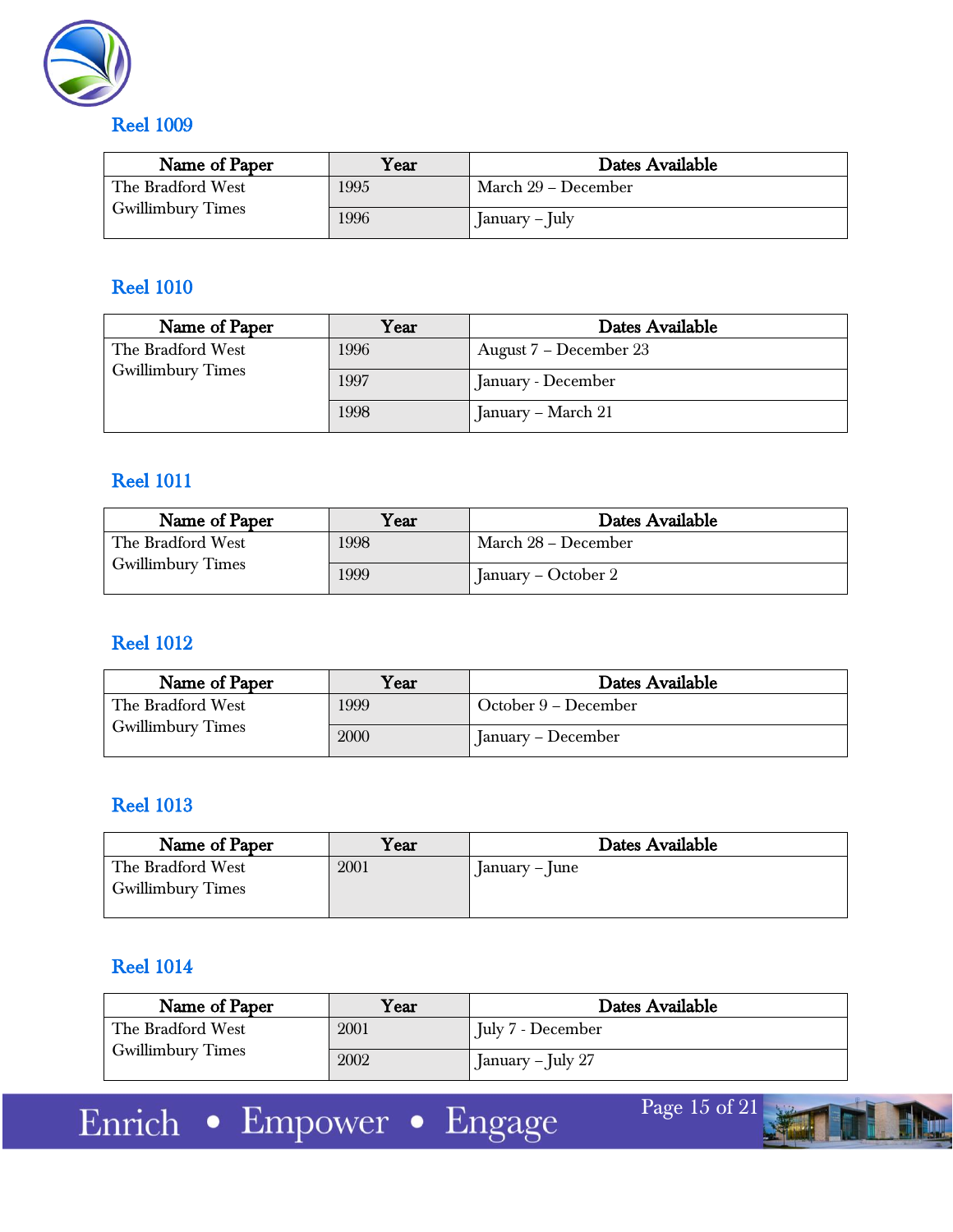

| Name of Paper            | Year | Dates Available        |
|--------------------------|------|------------------------|
| The Bradford West        | 2002 | August – December      |
| <b>Gwillimbury Times</b> | 2003 | January – September 13 |

| Name of Paper            | $\rm {Year}$ | Dates Available         |
|--------------------------|--------------|-------------------------|
| The Bradford West        | 2003         | September 20 – December |
| <b>Gwillimbury Times</b> | 2004         | January - October       |

#### Reel 1017

| Name of Paper                                 | $\rm{Year}$ | Dates Available     |
|-----------------------------------------------|-------------|---------------------|
| The Bradford West<br><b>Gwillimbury Times</b> | 2004        | November – December |

#### Reel 1018

| Name of Paper     | Year | Dates Available    |
|-------------------|------|--------------------|
| The Bradford West | 2005 | January - December |
| Gwillimbury Times |      |                    |

#### Reel 1019

| Name of Paper                                 | ${\rm Year}$ | Dates Available    |
|-----------------------------------------------|--------------|--------------------|
| The Bradford West<br><b>Gwillimbury Times</b> | 2006         | January - December |

#### Reel 1020

| Name of Paper                                 | $^{\rm V}$ ear | Dates Available    |
|-----------------------------------------------|----------------|--------------------|
| The Bradford West<br><b>Gwillimbury Times</b> | 2007           | January – December |

Page 16 of 21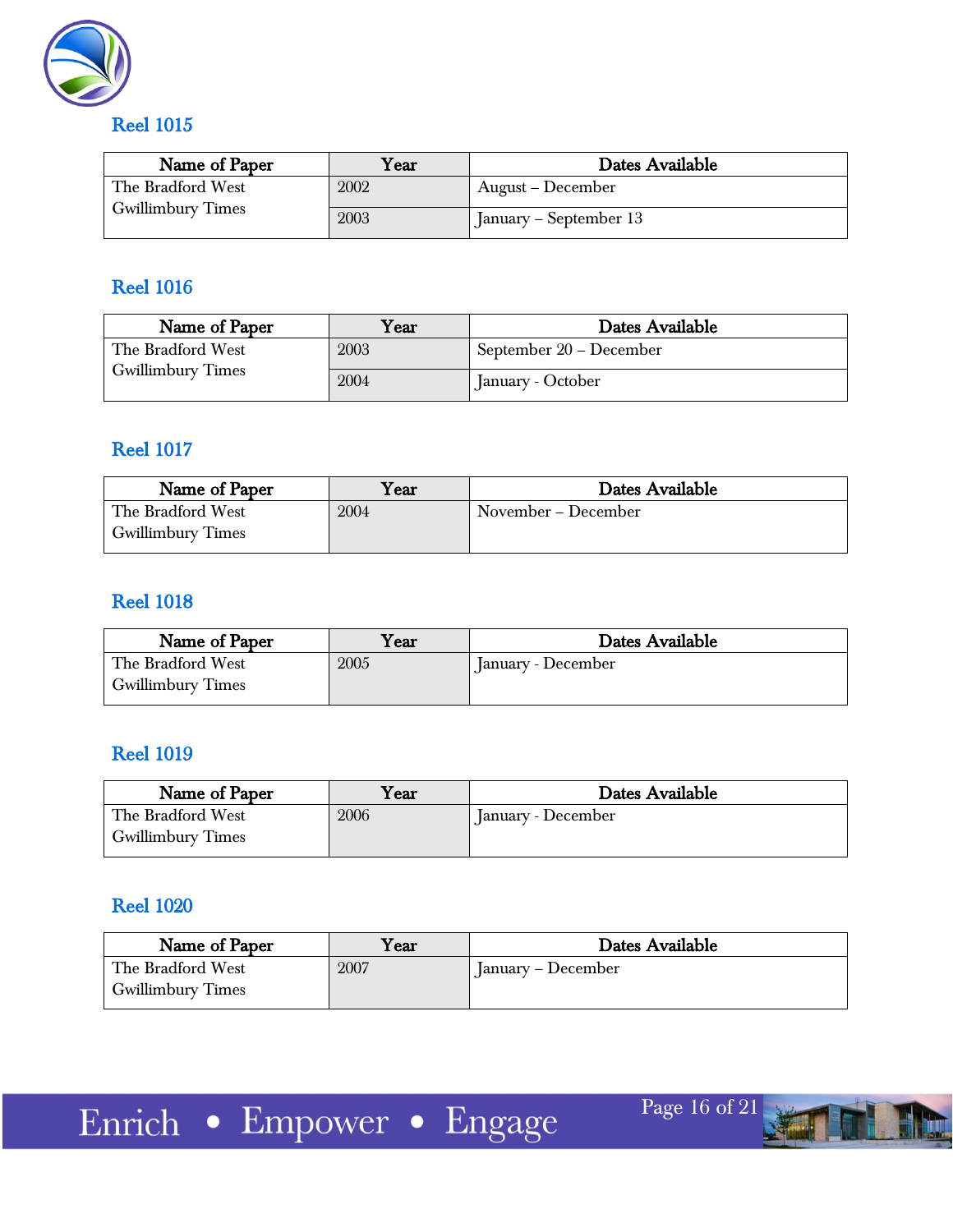

| Name of Paper            | $\rm Year$ | Dates Available       |
|--------------------------|------------|-----------------------|
| The Bradford West        | 2007       | May $3$ – December 28 |
| <b>Gwillimbury Topic</b> |            |                       |

#### Reel 1022

| Name of Paper                          | Year | Dates Available    |
|----------------------------------------|------|--------------------|
| The Bradford West<br>Gwillimbury Times | 2008 | January – December |

#### Reel 1023

| Name of Paper     | $\operatorname{Year}$ | Dates Available    |
|-------------------|-----------------------|--------------------|
| The Bradford West | 2008                  | January - December |
| Gwillimbury Topic |                       |                    |

#### Reel 1024

| Name of Paper                                 | Year | Dates Available        |
|-----------------------------------------------|------|------------------------|
| The Bradford West<br><b>Gwillimbury Times</b> | 2009 | January – September 24 |

#### Reel 1025

| Name of Paper            | ${\rm v_{\rm ear}}$ | Dates Available    |
|--------------------------|---------------------|--------------------|
| The Bradford West        | 2009                | October – December |
| <b>Gwillimbury Times</b> |                     |                    |

## Reel 1026

| Name of Paper     | Year | Dates Available   |
|-------------------|------|-------------------|
| The Bradford West | 2009 | January – October |
| Gwillimbury Topic |      |                   |

Page 17 of 21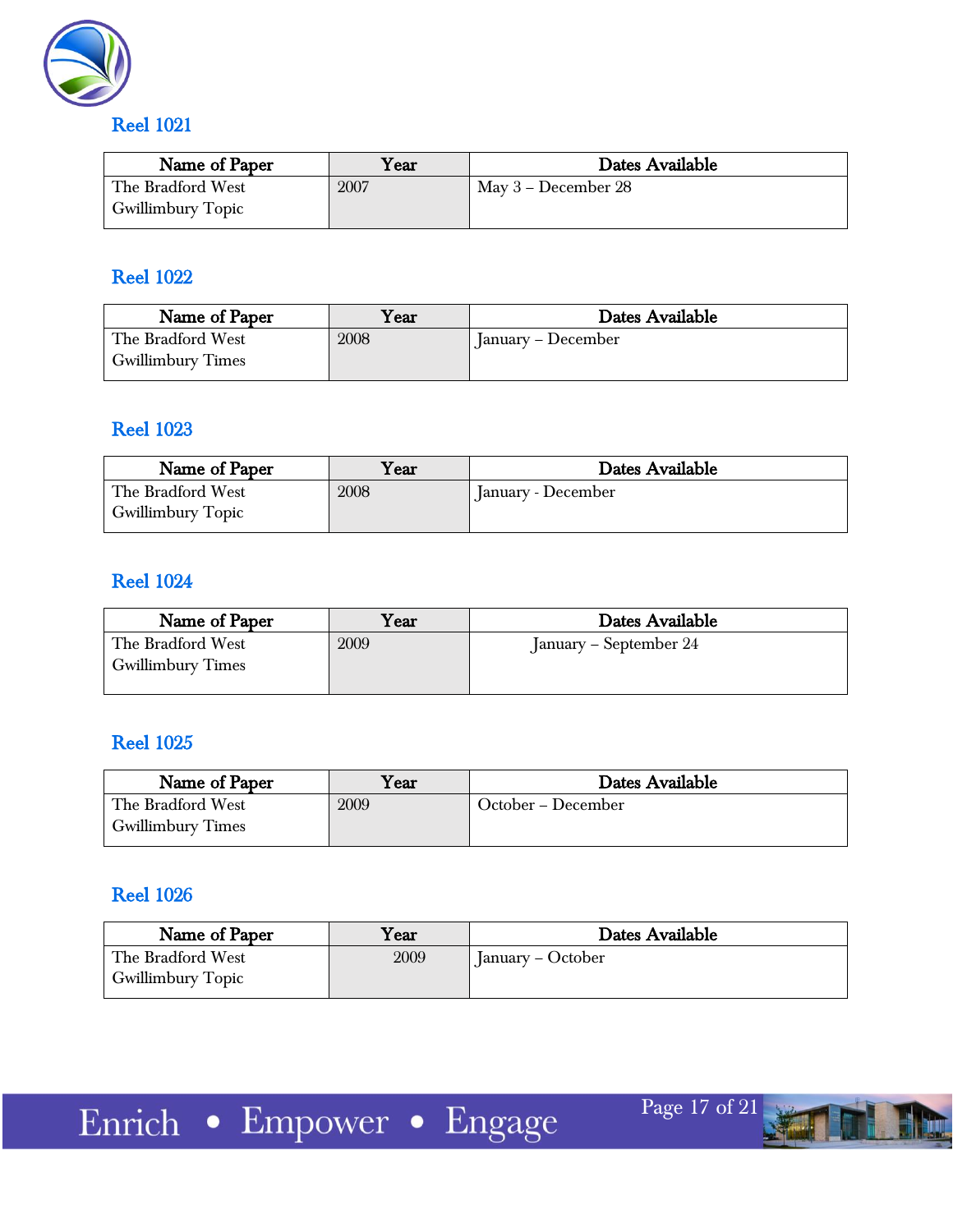

Name of Paper  $\parallel$  Year  $\parallel$  Dates Available The Bradford West Gwillimbury Topic 2009 November – December

## Reel 1028

| Name of Paper                                 | Year | Dates Available     |
|-----------------------------------------------|------|---------------------|
| The Bradford West<br><b>Gwillimbury Times</b> | 2010 | January – June $24$ |

#### Reel 1029

| Name of Paper            | $\boldsymbol{\mathrm{Year}}$ | Dates Available                     |
|--------------------------|------------------------------|-------------------------------------|
| The Bradford West        | 2010                         | $\mathrm{July} - \mathrm{December}$ |
| <b>Gwillimbury Times</b> |                              |                                     |

#### Reel 1030

| Name of Paper                                 | $\mathrm{Year}$ | Dates Available                |
|-----------------------------------------------|-----------------|--------------------------------|
| The Bradford West<br><b>Gwillimbury Topic</b> | 2010            | $\lceil$ anuary – $\lceil$ une |

#### Reel 1031

| Name of Paper            | $\rm {Year}$ | Dates Available |
|--------------------------|--------------|-----------------|
| The Bradford West        | 2010         | July – December |
| <b>Gwillimbury Topic</b> |              |                 |

## Reel 1032

| Name of Paper                                 | Year | Dates Available |
|-----------------------------------------------|------|-----------------|
| The Bradford West<br><b>Gwillimbury Times</b> | 2011 | January - June  |

Page 18 of 21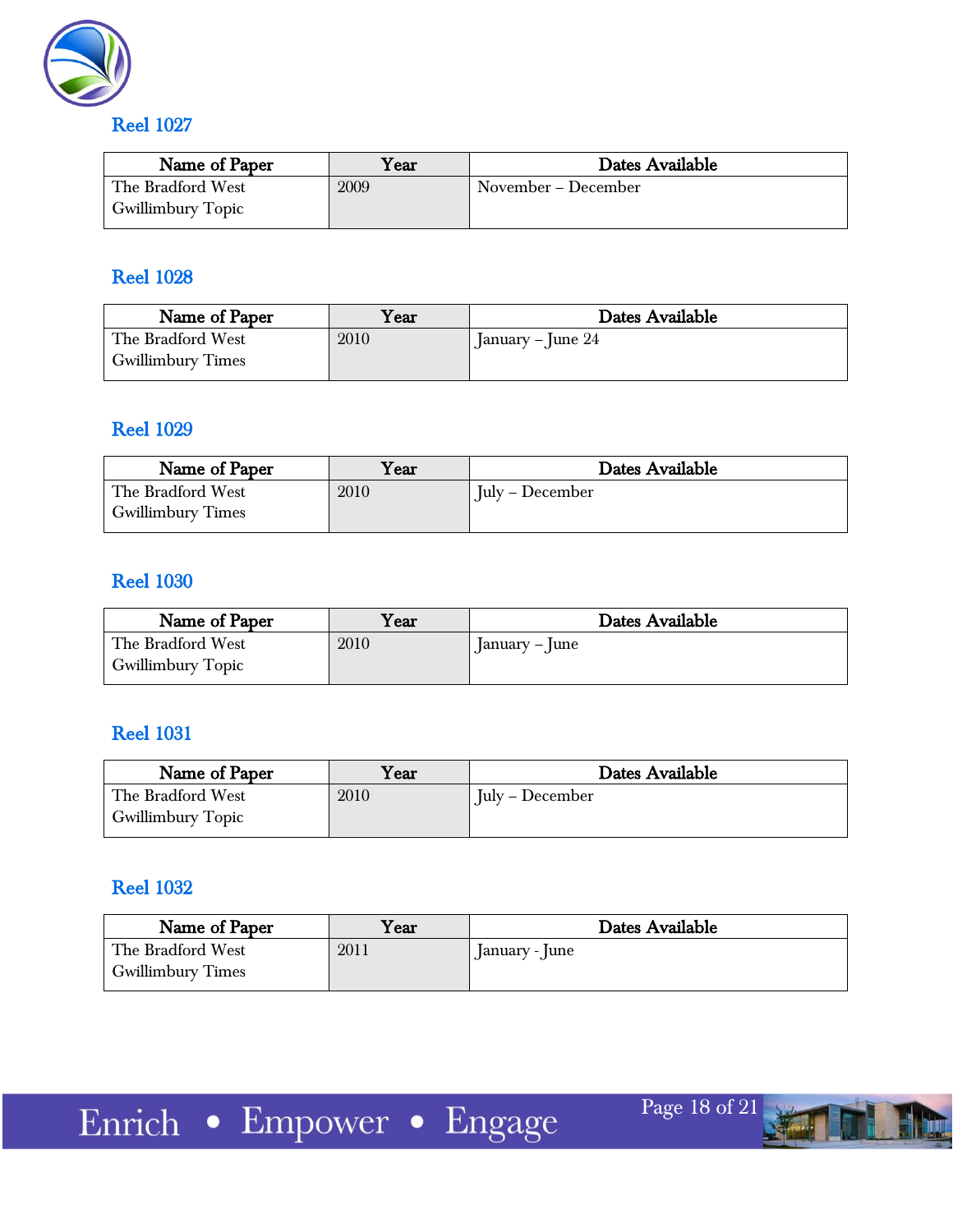

| Name of Paper                                 | $\rm{Year}$ | Dates Available |
|-----------------------------------------------|-------------|-----------------|
| The Bradford West<br><b>Gwillimbury Times</b> | 2011        | July – December |
|                                               |             |                 |

#### Reel 1034

| Year | Dates Available |
|------|-----------------|
| 2011 | anuary - June   |
|      |                 |

#### Reel 1035

| Name of Paper            | $\boldsymbol{\mathrm{Year}}$ | Dates Available        |
|--------------------------|------------------------------|------------------------|
| The Bradford West        | 2011                         | $\int$ July – December |
| <b>Gwillimbury Topic</b> |                              |                        |

#### Reel 1036

| Name of Paper            | $\rm Year$ | Dates Available                |
|--------------------------|------------|--------------------------------|
| The Bradford West        | 2012       | $\lceil$ anuary – $\lceil$ une |
| <b>Gwillimbury Times</b> |            |                                |

#### Reel 1037

| Name of Paper            | l ear | Dates Available |
|--------------------------|-------|-----------------|
| The Bradford West        | 2012  | July – December |
| <b>Gwillimbury Times</b> |       |                 |

#### Reel 1038

| Name of Paper                                 | ${\rm \textbf{Year}}$ | Dates Available    |
|-----------------------------------------------|-----------------------|--------------------|
| The Bradford West<br><b>Gwillimbury Times</b> | 2013                  | [anuary – December |



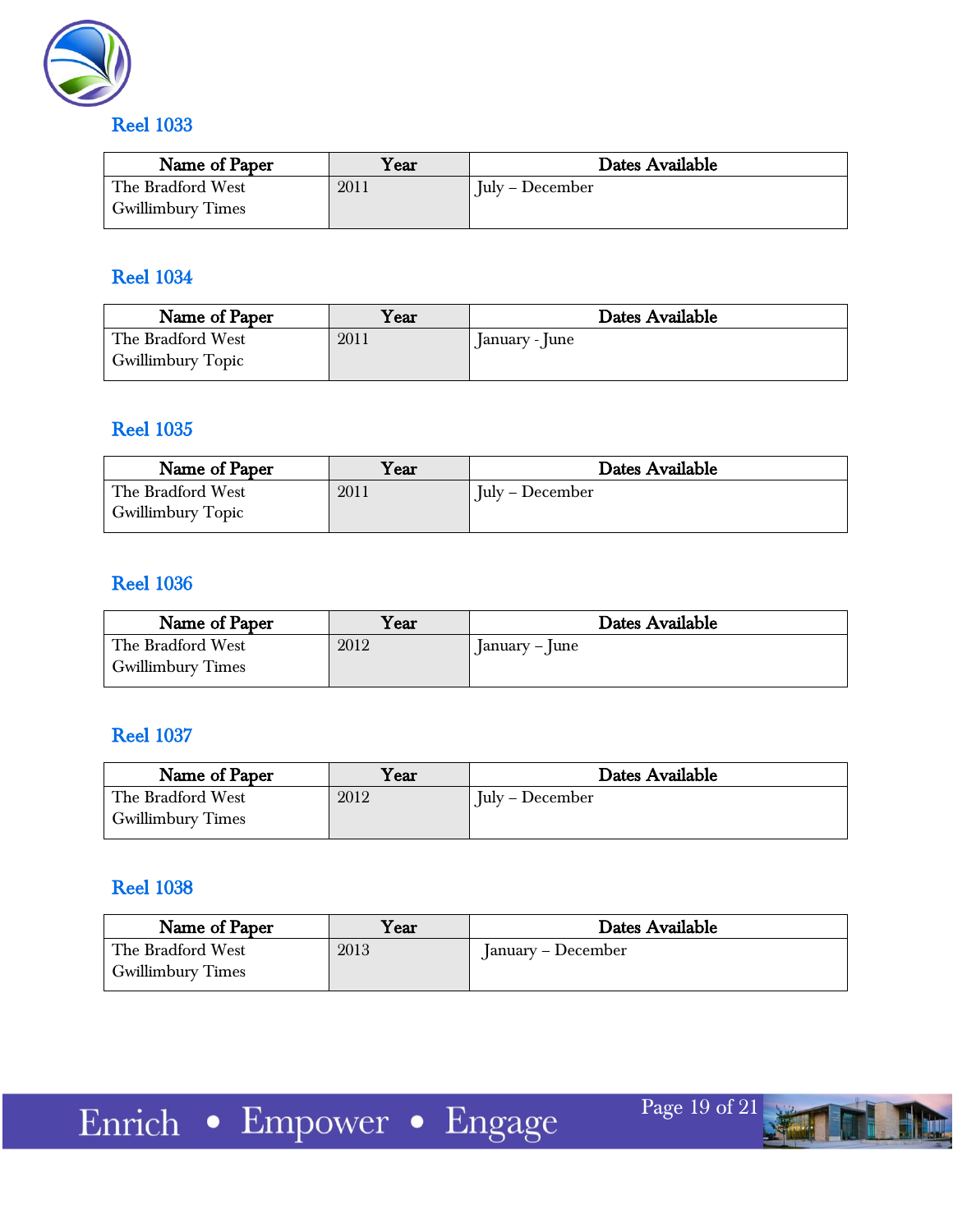

| $\mathrm{Year}$ | Dates Available    |
|-----------------|--------------------|
| 2014            | January – December |
|                 |                    |

#### Reel 1040

| Name of Paper                          | $\rm Year$ | Dates Available      |
|----------------------------------------|------------|----------------------|
| The Bradford West<br>Gwillimbury Topic | 2013       | January – December   |
|                                        | 2014       | " January – February |

#### Reel 1041

| Name of Paper            | ${\bf v_{ear}}$ | Dates Available  |
|--------------------------|-----------------|------------------|
| The Bradford West        | 2014            | March – December |
| <b>Gwillimbury Topic</b> |                 |                  |

## Reel 1042

| Name of Paper                                 | Year | Dates Available    |
|-----------------------------------------------|------|--------------------|
| The Bradford West<br><b>Gwillimbury Times</b> | 2015 | January – December |
|                                               | 2016 | January – March    |

#### Reel 1043

| Name of Paper                                 | Year | Dates Available      |
|-----------------------------------------------|------|----------------------|
| The Bradford West<br><b>Gwillimbury Topic</b> | 2015 | ' January – December |
|                                               | 2016 | January - March      |

#### Reel 1044

| Name of Paper            | Year | Dates Available   |
|--------------------------|------|-------------------|
| The Bradford West        | 2016 | March – September |
| <b>Gwillimbury Times</b> |      |                   |
| The Bradford West        | 2016 | March – December  |
| <b>Gwillimbury Topic</b> |      |                   |